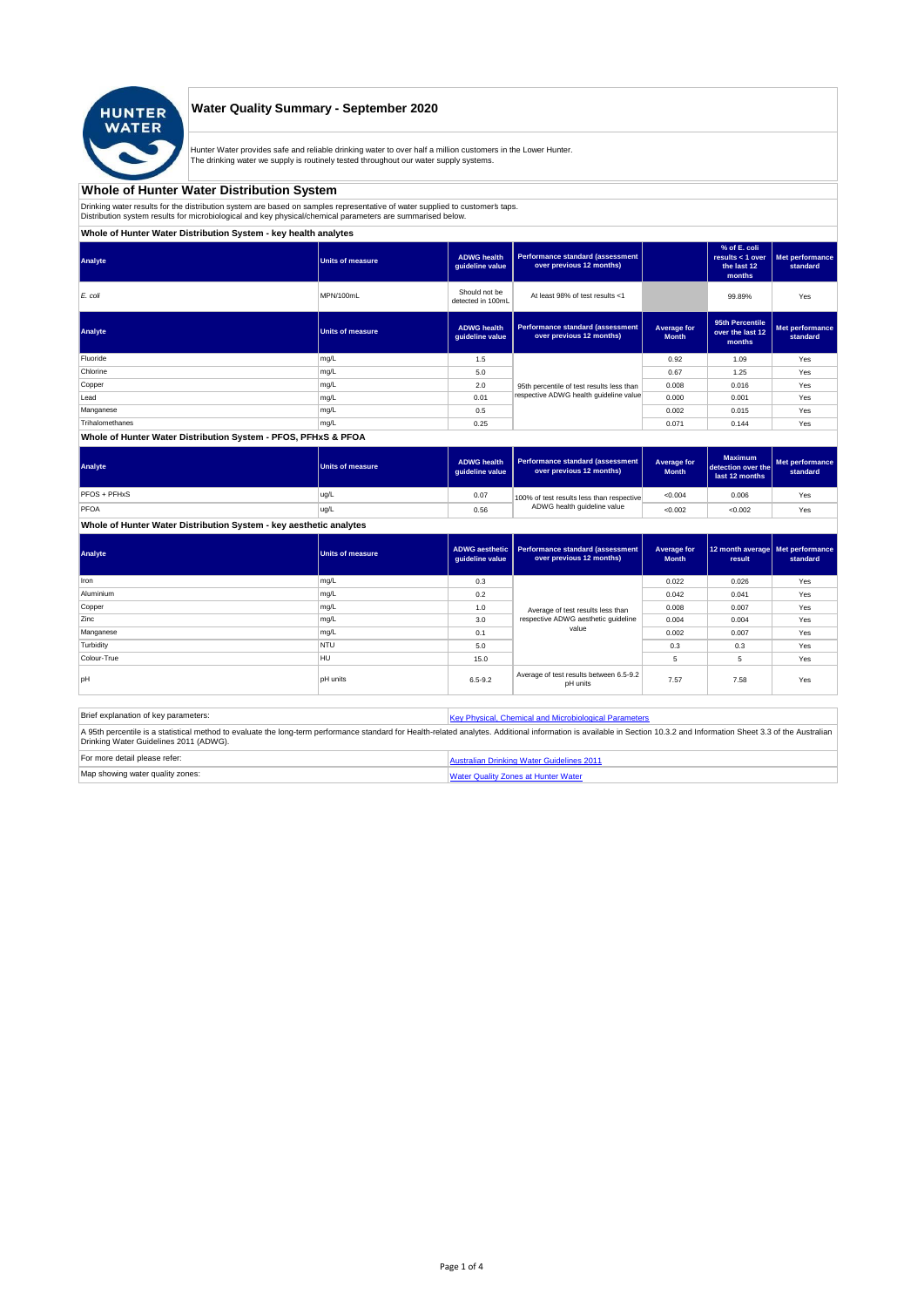# **Water Quality Zones**

| Anna Bay and Nelson Bay Zone - key health analytes |                         |                                       |                                                              |                             |                                                           |                             |
|----------------------------------------------------|-------------------------|---------------------------------------|--------------------------------------------------------------|-----------------------------|-----------------------------------------------------------|-----------------------------|
| Analyte                                            | <b>Units of measure</b> | <b>ADWG health</b><br>guideline value | Performance standard (assessment<br>over previous 12 months) |                             | % of E. coli<br>results < 1 over<br>the last 12<br>months | Met performance<br>standard |
| E. coli                                            | MPN/100mL               | Should not be<br>detected in 100mL    | At least 98% of test results <1                              |                             | 100.00%                                                   | Yes                         |
| Analyte                                            | <b>Units of measure</b> | <b>ADWG health</b><br>quideline value | Performance standard (assessment<br>over previous 12 months) | Average for<br><b>Month</b> | 95th Percentile<br>over the last 12<br>months             | Met performance<br>standard |
| Fluoride                                           | mg/L                    | 1.5                                   |                                                              | 0.96                        | 1.10                                                      | Yes                         |
| Chlorine                                           | mg/L                    | 5.0                                   |                                                              | 0.81                        | 1.71                                                      | Yes                         |
| Copper                                             | mg/L                    | 2.0                                   | 95th percentile of test results less than                    | 0.022                       | 0.017                                                     | Yes                         |
| Lead                                               | mg/L                    | 0.01                                  | respective ADWG health quideline value                       | 0.000                       | 0.000                                                     | Yes                         |
| Manganese                                          | mg/L                    | 0.5                                   |                                                              | 0.003                       | 0.019                                                     | Yes                         |
| Trihalomethanes                                    | mg/L                    | 0.25                                  |                                                              | 0.047                       | 0.100                                                     | Yes                         |

**Anna Bay and Nelson Bay Zone - PFOS, PFHxS & PFOA**

| Analyte      | Units of measure | <b>ADWG health</b><br>quideline value | Performance standard (assessment<br>over previous 12 months) | <b>Average for</b><br><b>Month</b> | <b>Maximum</b><br>detection over the<br>last 12 months | Met performance<br>standard |
|--------------|------------------|---------------------------------------|--------------------------------------------------------------|------------------------------------|--------------------------------------------------------|-----------------------------|
| PFOS + PFHxS | ug/L             | 0.07                                  | 100% of test results less than respective                    | < 0.004                            | < 0.004                                                | Yes                         |
| PFOA         | ug/L             | 0.56                                  | ADWG health guideline value                                  | < 0.002                            | < 0.002                                                | Yes                         |

**Anna Bay and Nelson Bay Zone - key aesthetic analytes**

| Analyte     | Units of measure | ADWG aesthetic  <br>guideline value | Performance standard (assessment<br>over previous 12 months) | Average for<br><b>Month</b> | 12 month average   Met performance<br>result | standard |
|-------------|------------------|-------------------------------------|--------------------------------------------------------------|-----------------------------|----------------------------------------------|----------|
| Iron        | mg/L             | 0.3                                 |                                                              | 0.022                       | 0.032                                        | Yes      |
| Aluminium   | mg/L             | 0.2                                 |                                                              | 0.041                       | 0.039                                        | Yes      |
| Copper      | mg/L             | 1.0                                 | Average of test results less than                            | 0.022                       | 0.008                                        | Yes      |
| Zinc        | mg/L             | 3.0                                 | respective ADWG aesthetic quideline                          | 0.004                       | 0.004                                        | Yes      |
| Manganese   | mg/L             | 0.1                                 | value                                                        | 0.003                       | 0.008                                        | Yes      |
| Turbidity   | <b>NTU</b>       | 5.0                                 |                                                              | 0.3                         | 0.3                                          | Yes      |
| Colour-True | HU               | 15.0                                |                                                              |                             | 5                                            | Yes      |
| pH          | <b>pH</b> units  | $6.5 - 9.2$                         | Average of test results between 6.5-9.2<br>pH units          | 7.61                        | 7.49                                         | Yes      |

**Chichester Zone - key health analytes**

| Analyte         | <b>Units of measure</b> | <b>ADWG health</b><br>guideline value | Performance standard (assessment<br>over previous 12 months) |                             | % of E. coli<br>results $<$ 1 over<br>the last 12<br>months | Met performance<br>standard |
|-----------------|-------------------------|---------------------------------------|--------------------------------------------------------------|-----------------------------|-------------------------------------------------------------|-----------------------------|
| E. coli         | MPN/100mL               | Should not be<br>detected in 100mL    | At least 98% of test results <1                              |                             | 99.58%                                                      | Yes                         |
| Analyte         | <b>Units of measure</b> | <b>ADWG health</b><br>guideline value | Performance standard (assessment<br>over previous 12 months) | Average for<br><b>Month</b> | 95th Percentile<br>over the last 12<br>months               | Met performance<br>standard |
| Fluoride        | mg/L                    | 1.5                                   |                                                              | 0.83                        | 1.00                                                        | Yes                         |
| Chlorine        | mg/L                    | 5.0                                   |                                                              | 0.82                        | 1.19                                                        | Yes                         |
| Copper          | mg/L                    | 2.0                                   | 95th percentile of test results less than                    | 0.004                       | 0.015                                                       | Yes                         |
| Lead            | mg/L                    | 0.01                                  | respective ADWG health quideline value                       | 0.000                       | 0.001                                                       | Yes                         |
| Manganese       | mg/L                    | 0.5                                   |                                                              | 0.001                       | 0.013                                                       | Yes                         |
| Trihalomethanes | mg/L                    | 0.25                                  |                                                              | 0.070                       | 0.130                                                       | Yes                         |

**Chichester Zone - PFOS, PFHxS & PFOA**

| Analyte                                  | Units of measure | <b>ADWG health</b><br>auideline value | Performance standard (assessment<br>over previous 12 months) | Average for<br><b>Month</b> | <b>Maximum</b><br>detection over the<br>last 12 months | Met performance<br>standard |
|------------------------------------------|------------------|---------------------------------------|--------------------------------------------------------------|-----------------------------|--------------------------------------------------------|-----------------------------|
| <b>PFOS + PFHxS</b>                      | ug/L             | 0.07                                  | 100% of test results less than respective                    | < 0.004                     | 0.004                                                  | Yes                         |
| PFOA                                     | ug/L             | 0.56                                  | ADWG health guideline value                                  | < 0.002                     | < 0.002                                                | Yes                         |
| Chichester Zone - key aesthetic analytes |                  |                                       |                                                              |                             |                                                        |                             |

| Analyte     | <b>Units of measure</b> | ADWG aesthetic<br>guideline value | Performance standard (assessment<br>over previous 12 months) | Average for<br><b>Month</b> | 12 month average Met performance<br>result | standard |
|-------------|-------------------------|-----------------------------------|--------------------------------------------------------------|-----------------------------|--------------------------------------------|----------|
| Iron        | mg/L                    | 0.3                               |                                                              | 0.018                       | 0.023                                      | Yes      |
| Aluminium   | mg/L                    | 0.2                               |                                                              | 0.039                       | 0.049                                      | Yes      |
| Copper      | mg/L                    | 1.0                               | Average of test results less than                            | 0.004                       | 0.008                                      | Yes      |
| Zinc        | mg/L                    | 3.0                               | respective ADWG aesthetic quideline                          | 0.002                       | 0.003                                      | Yes      |
| Manganese   | mg/L                    | 0.1                               | value                                                        | 0.001                       | 0.005                                      | Yes      |
| Turbidity   | <b>NTU</b>              | 5.0                               |                                                              | 0.2                         | 0.3                                        | Yes      |
| Colour-True | <b>HU</b>               | 15.0                              |                                                              | 5                           | 5                                          | Yes      |
| pH          | <b>pH</b> units         | $6.5 - 9.2$                       | Average of test results between 6.5-9.2<br>pH units          | 7.57                        | 7.67                                       | Yes      |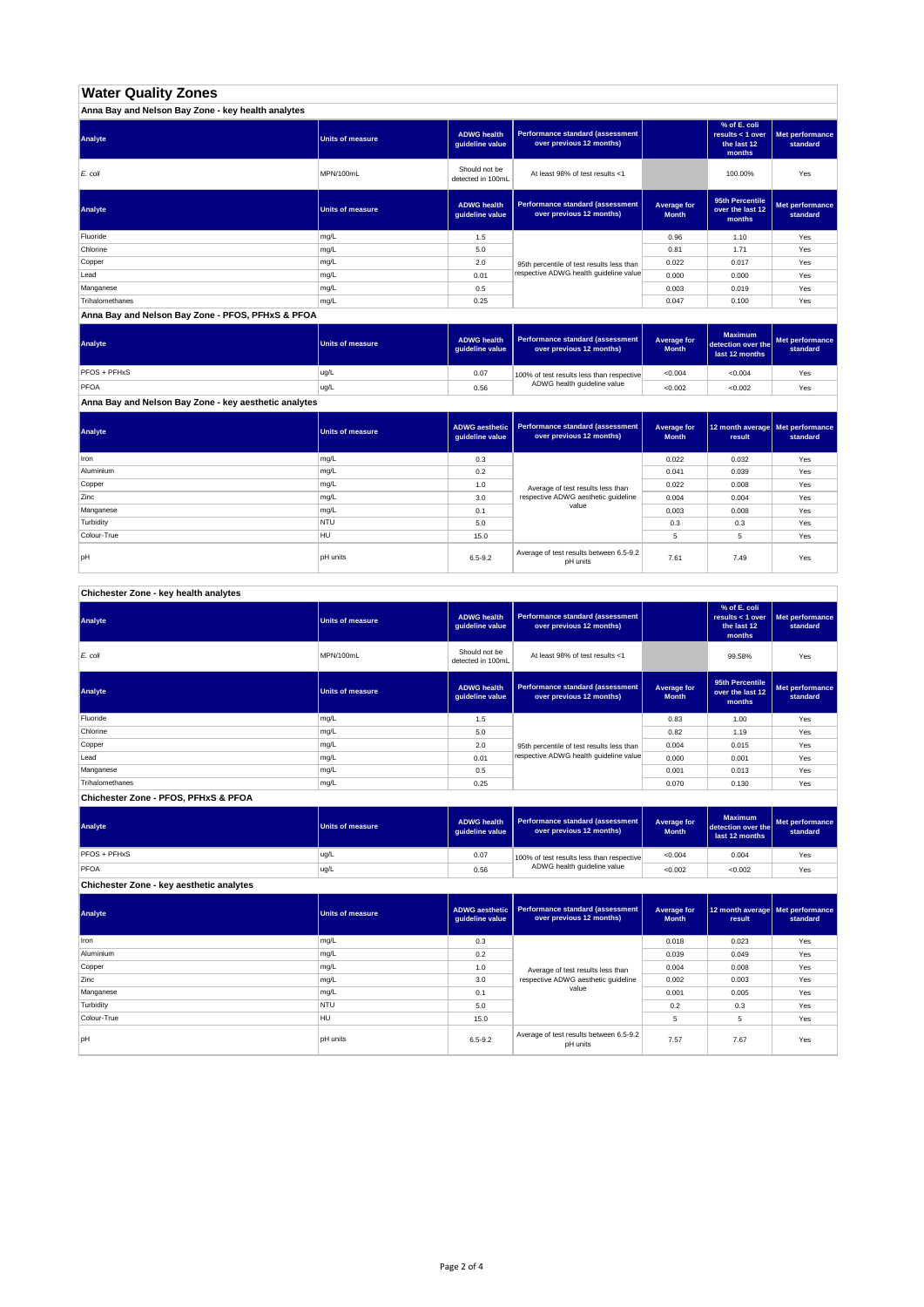| Grahamstown Zone - key health analytes |                         |                                       |                                                              |                             |                                                             |                             |
|----------------------------------------|-------------------------|---------------------------------------|--------------------------------------------------------------|-----------------------------|-------------------------------------------------------------|-----------------------------|
| Analyte                                | <b>Units of measure</b> | <b>ADWG health</b><br>guideline value | Performance standard (assessment<br>over previous 12 months) |                             | % of E. coli<br>results $<$ 1 over<br>the last 12<br>months | Met performance<br>standard |
| E. coli                                | MPN/100mL               | Should not be<br>detected in 100mL    | At least 98% of test results <1                              |                             | 100.00%                                                     | Yes                         |
| Analyte                                | <b>Units of measure</b> | <b>ADWG health</b><br>quideline value | Performance standard (assessment<br>over previous 12 months) | Average for<br><b>Month</b> | 95th Percentile<br>over the last 12<br>months               | Met performance<br>standard |
| Fluoride                               | mg/L                    | 1.5                                   |                                                              | 0.96                        | 1.10                                                        | Yes                         |
| Chlorine                               | mg/L                    | 5.0                                   |                                                              | 0.56                        | 1.24                                                        | Yes                         |
| Copper                                 | mg/L                    | 2.0                                   | 95th percentile of test results less than                    | 0.005                       | 0.015                                                       | Yes                         |
| Lead                                   | mg/L                    | 0.01                                  | respective ADWG health guideline value                       | 0.000                       | 0.002                                                       | Yes                         |
| Manganese                              | mg/L                    | 0.5                                   |                                                              | 0.002                       | 0.016                                                       | Yes                         |
| Trihalomethanes                        | mg/L                    | 0.25                                  |                                                              | 0.079                       | 0.133                                                       | Yes                         |
| Grahamstown Zone - PFOS, PFHxS & PFOA  |                         |                                       |                                                              |                             |                                                             |                             |

**ADWG health guideline value Average for Month Maximum detection over the last 12 months Met performance standard** 0.07 100% of test results less than respective  $\sim 0.004$  0.004 Yes 0.56 <0.002 <0.002 Yes PFOS + PFHxS ug/L<br>PFOA ug/L<br>PFOA ug/L PFOA ug/L 100% of test results less than respective ADWG health guideline value **Analyte Performance standard (assessment <b>Performance standard (assessment Performance standard (assessment Performance standard (assessment performance standard (assessment**)

**Grahamstown Zone - key aesthetic analytes**

| Analyte     | <b>Units of measure</b> | guideline value | ADWG aesthetic   Performance standard (assessment<br>over previous 12 months) | Average for<br><b>Month</b> | 12 month average   Met performance<br>result | standard |
|-------------|-------------------------|-----------------|-------------------------------------------------------------------------------|-----------------------------|----------------------------------------------|----------|
| Iron        | mg/L                    | 0.3             |                                                                               | 0.024                       | 0.026                                        | Yes      |
| Aluminium   | mg/L                    | 0.2             |                                                                               | 0.053                       | 0.041                                        | Yes      |
| Copper      | mg/L                    | 1.0             | Average of test results less than                                             | 0.005                       | 0.007                                        | Yes      |
| Zinc        | mg/L                    | 3.0             | respective ADWG aesthetic quideline                                           | 0.004                       | 0.004                                        | Yes      |
| Manganese   | mg/L                    | 0.1             | value                                                                         | 0.002                       | 0.009                                        | Yes      |
| Turbidity   | <b>NTU</b>              | 5.0             |                                                                               | 0.3                         | 0.3                                          | Yes      |
| Colour-True | <b>HU</b>               | 15.0            |                                                                               | 5                           | 5                                            | Yes      |
| <b>bH</b>   | <b>DH</b> units         | $6.5 - 9.2$     | Average of test results between 6.5-9.2<br>pH units                           | 7.52                        | 7.53                                         | Yes      |

| Gresford Zone - key health analytes |
|-------------------------------------|
|-------------------------------------|

| Analyte                                | <b>Units of measure</b> | <b>ADWG</b> health<br>guideline value    | Performance standard (assessment<br>over previous 12 months)                        |                                    | % of E. coli<br>results < $1$ over<br>the last 12<br>months | Met performance<br>standard |  |  |
|----------------------------------------|-------------------------|------------------------------------------|-------------------------------------------------------------------------------------|------------------------------------|-------------------------------------------------------------|-----------------------------|--|--|
| E. coli                                | MPN/100mL               | Should not be<br>detected in 100mL       | At least 98% of test results <1                                                     |                                    | 100.00%                                                     | Yes                         |  |  |
| Analyte                                | <b>Units of measure</b> | <b>ADWG health</b><br>guideline value    | <b>Performance standard (assessment</b><br>over previous 12 months)                 | <b>Average for</b><br><b>Month</b> | 95th Percentile<br>over the last 12<br>months               | Met performance<br>standard |  |  |
| Chlorine                               | mg/L                    | 5.0                                      | 95th percentile of test results less than<br>respective ADWG health guideline value | 0.83                               | 1.38                                                        | Yes                         |  |  |
| Gresford Zone - PFOS, PFHxS & PFOA     |                         |                                          |                                                                                     |                                    |                                                             |                             |  |  |
| Analyte                                | <b>Units of measure</b> | <b>ADWG health</b><br>guideline value    | <b>Performance standard (assessment</b><br>over previous 12 months)                 | <b>Average for</b><br>Month#       | <b>Maximum</b><br>detection over the<br>last 12 months      | Met performance<br>standard |  |  |
| PFOS + PFHxS                           | ug/L                    | 0.07                                     | 100% of test results less than respective                                           | < 0.004                            | < 0.004                                                     | Yes                         |  |  |
| PFOA                                   | ug/L                    | 0.56                                     | ADWG health guideline value                                                         | < 0.002                            | < 0.002                                                     | Yes                         |  |  |
| Gresford Zone - key aesthetic analytes |                         |                                          |                                                                                     |                                    |                                                             |                             |  |  |
| Analyte                                | <b>Units of measure</b> | <b>ADWG aesthetic</b><br>guideline value | <b>Performance standard (assessment</b><br>over previous 12 months)                 | Average for<br><b>Month</b>        | 12 month average<br>result                                  | Met performance<br>standard |  |  |
| Turbidity                              | NTU                     | 5.0                                      | Average of test results less than<br>respective ADWG aesthetic quideline<br>value   | 0.2                                | 0.2                                                         | Yes                         |  |  |
| pH                                     | <b>pH</b> units         | $6.5 - 9.2$                              | Average of test results between 6.5-9.2<br>pH units                                 | 8.19                               | 8.01                                                        | Yes                         |  |  |